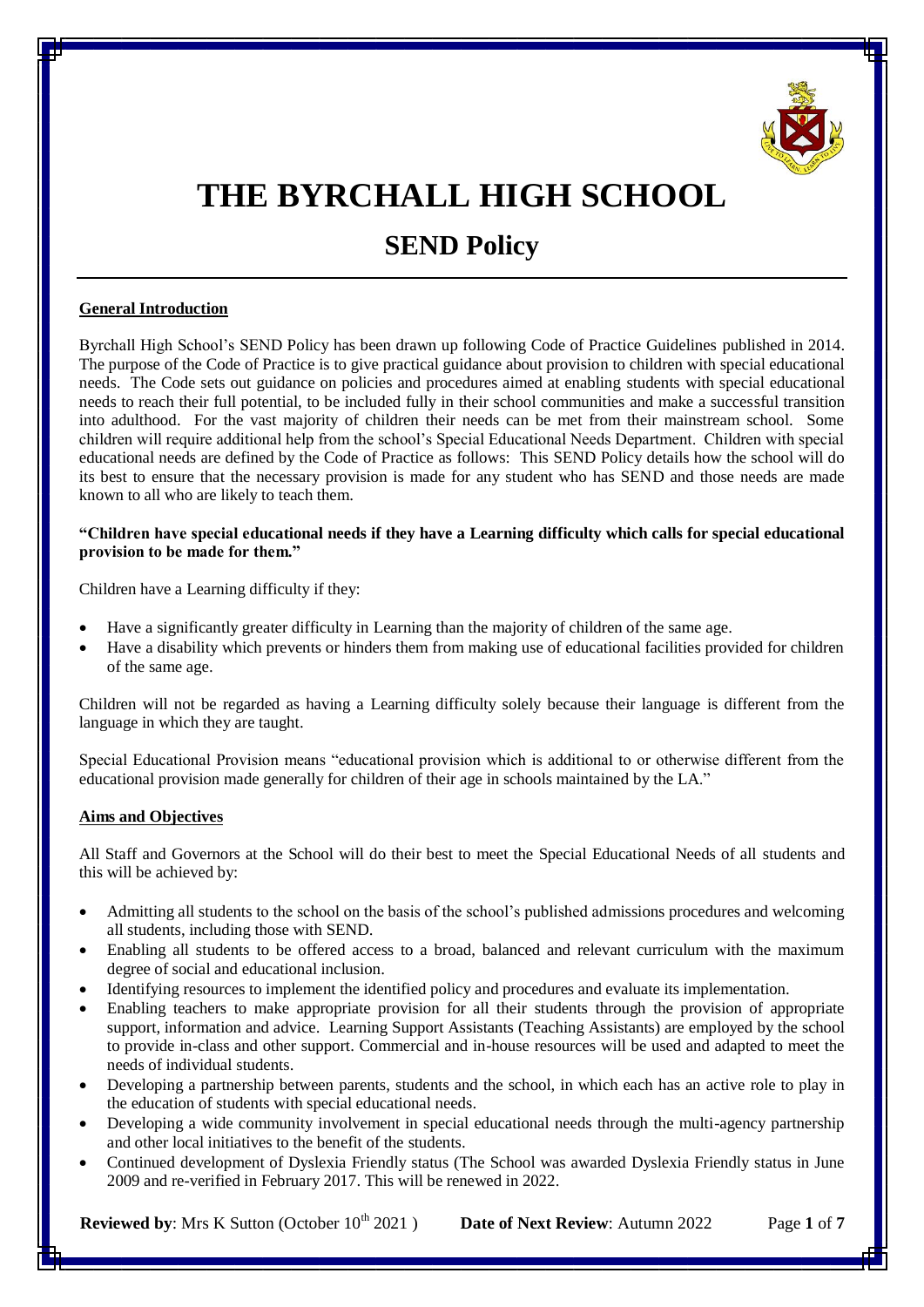#### **Management of SEND**

#### Procedures and structures used to identify and support pupils with Special Educational Needs

All children progress at different rates, but where children fail to achieve adequate progress, despite having access to a differentiated programme, then their parents and staff will be informed that the child has special educational needs and appropriate provision to meet the child's needs will be identified.

The school will measure student progress by referring to:

- Teacher observation / assessment
- Performance against key performance indicators
- Standardised screening or assessment tools

Lack of progress may be indicated by:

- Little or no progress despite the use of targeted teaching approaches.
- Working at levels significantly below age expectations, particularly in literacy or numeracy.
- Presenting persistent emotional and/or behavioural difficulties, which have not been managed by behavioural strategies usually employed.
- Sensory or physical problems that result in little progress despite the provision of appropriate aids or equipment.
- Poor communication or interaction, requiring specific interactions to access Learning.

If a child is already on the Code of Practice list, then that provision will continue until the Special Needs Department or parents are satisfied the support is no longer necessary. Primary liaison meetings are considered to be a vital part of the process of identifying and supporting students. Students with SEND will have their needs discussed prior to admission. Some will be offered additional support in the preceding term to help them get to know the school and support staff. Every effort will be made to offer them individual support during the "settling in" period.

At Byrchall High School all students sit the Cognitive Abilities Tests and are screened for spelling by completing a standardised spelling test in their English lessons. Those children who achieve a score of 9 years or below are then assessed further using the Neale Analysis of Reading Ability. Additionally, parents or subject specialists may refer a child for further assessment if they are concerned. The school has very strong links with TESS (Targeted Educational Support Services) who regularly assess pupils. Students may be referred to the Educational Psychologist if it is considered necessary and parents give consent.

#### **Managing SEN Provision**

#### Role of the Governing Body

The school Governing Body has important statutory duties towards students with special educational needs which are described in the new Special Educational Needs Code of Practice – paragraphs 1:16 – 1:22.

- The governing body should, in co-operation with the head teacher, determine the school's general policy and approach to provision for children with SEND, establish the appropriate staffing and funding arrangements and maintain a general oversight of the school's work.
- The governing body may appoint a specific governor to take a particular interest in and closely monitor the school's work on behalf of children with SEND. The Governor with responsibility for SEND at Byrchall High School is Mrs Joanne Shaw.
- The governing body must report to parents annually on the school's policy on SEND.

#### The Headteacher

The Headteacher has responsibility for the day-to-day management of all aspects of the school's work, including provision for children with SEND. The Headteacher should keep the governing body fully informed and also work closely with the school's SEND Co-ordinator.

**Reviewed by**: Mrs K Sutton (October 10<sup>th</sup> 2021) **Date of Next Review**: Autumn 2022 Page 2 of 7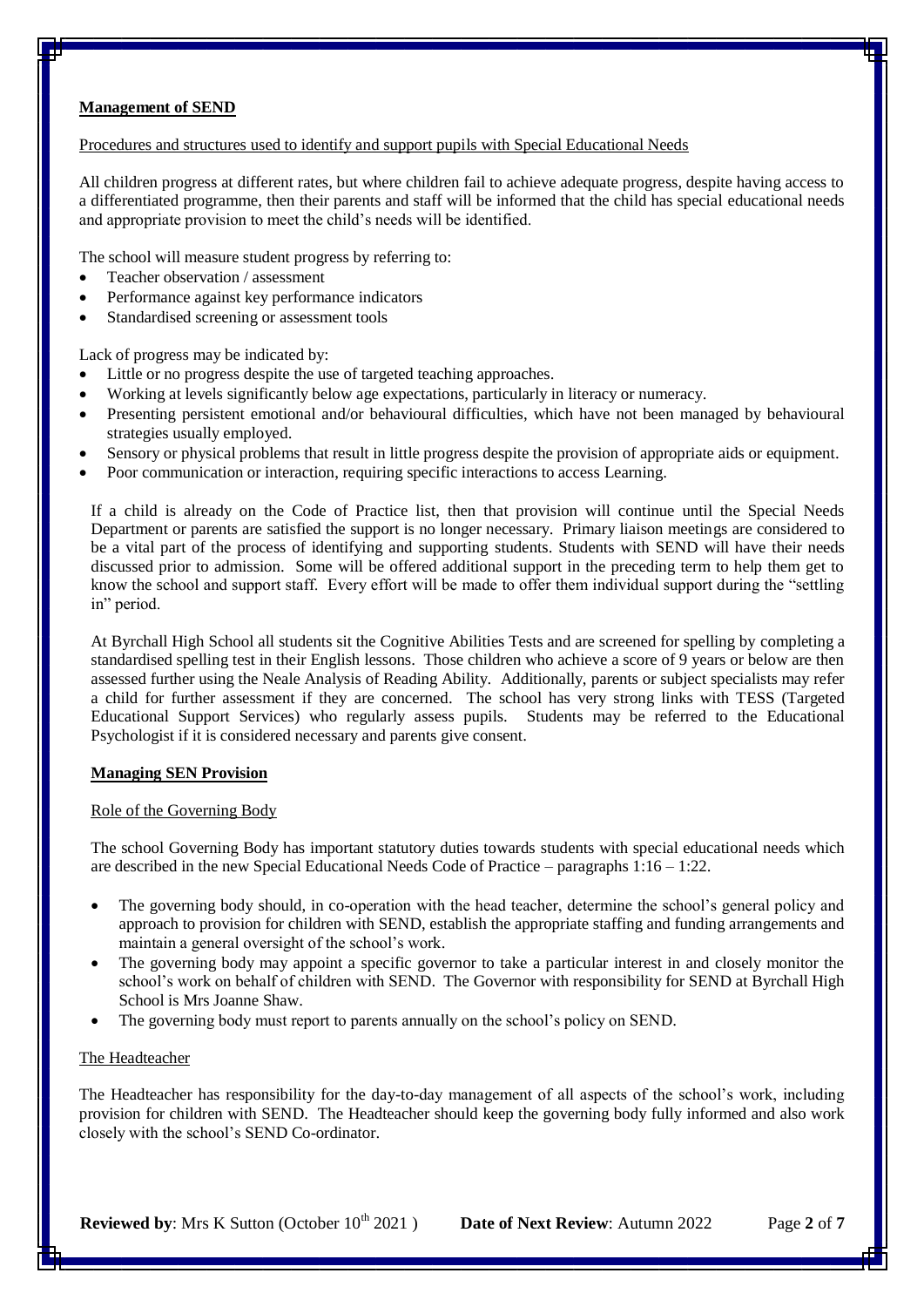#### The Special Educational Needs Co-ordinator (SENCO)

The SENCO, line managed by the Assistant Headteacher (Inclusion), working closely with the Headteacher and other colleagues should be closely involved in the strategic development of the SEND policy and provision. The SENCO has responsibility for day-to-day operation of the school's SEND policy and for co-ordinating provision for students with SEND through their EHC or SEN support status.

### The SENCO will.

- Oversee the day-to-day operation of the school's SEND Policy.
- Organise staffing arrangements for SEND support staff.
- Disseminate SEND information to support and teaching staff.
- Manage SEND provision through the devolved SEN budget.
- Co-ordinate provision for students with SEN including those on SEN support and EHC plans.
- Liaise with and advise fellow teachers and support staff.
- Keep accurate records of all SEND students.
- Liaise with parents of SEND children.
- Contribute to in-service training.
- Liaise with external agencies.
- Liaise with other schools when appropriate.
- Co-ordinate the writing of IEPs.
- Arrange INSET for all staff as appropriate.
- Deliver training/INSET to new staff and NQTs.
- Deliver INSET to student teachers.
- Manage and co-ordinate the work of Teaching Assistants and ensure performance management in in place for them.
- Plan, deliver and evaluate INSET for all Teaching Assistants.

#### **Teachers**

All teaching and non-teaching staff should be involved in the development of strategies to support the school's SEND policy and be fully aware of the School's procedures for identifying, assessing and making provision for students with SEND. They are responsible for:

- Monitoring progress of SEND students.
- Devising strategies and identifying appropriate methods of access to the curriculum.
- Working with the student and providing further help as appropriate.
- Supporting the strategies on the IEP written by the SEND Department.

#### Learning Support Assistants

Learning Support Assistants support the teaching and Learning of individuals and groups of students throughout the school.

Learning Support Assistants will:

- Support students in achieving targets identified on IEPs and statements.
- Work under the direction of the SENCO and other special needs teachers.
- Work under the direction of subject specialists in the classes they are supporting.
- Support the differentiated provision for students as identified in school support strategies.
- Plan and monitor work and progress so students requiring individual interventions in numeracy, literacy and behaviour management.

#### Resources for SEND

The School is funded to meet the needs of all their students through its core budget (Element 1 funding) but is additionally funded to support provision for SEND through:

**Reviewed by**: Mrs K Sutton (October 10<sup>th</sup> 2021) **Date of Next Review**: Autumn 2022 Page 3 of 7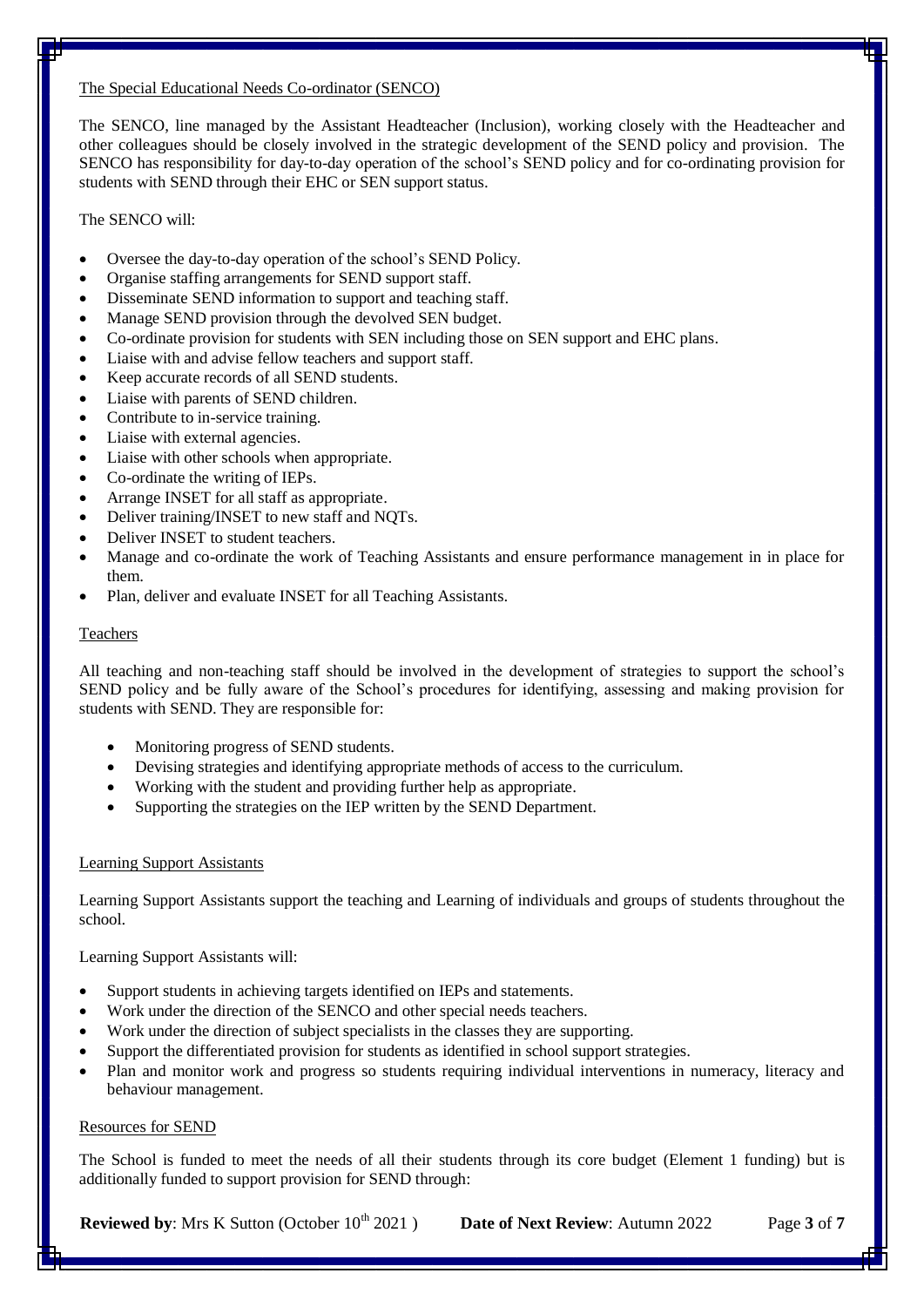- Deprivation and underachievement factors based on the number of students receiving free meals and those underachieving on entry. (Element 2 funding)
- Funding for specific pupils to meet their assessed needs using "EHC" (Element 3 funding) or top up funding from the local authority.

The incoming money is spent on employment of Learning Support Assistants, to support in small groups during registration or in-class, for buying specialist materials and resources. It is also used to pay for the training of SEND staff and/or their cover. The school is also able to provide smaller than average groups for students in some sets.

Schools are now expected through Element 1 and 2 funding to meet the first 15 hours of each student's additional support needs.

#### Staff Development

The school is committed to developing the expertise of all staff to enable them to meet the needs of students. For SEND this includes:

- Department meetings.
- SEND link teacher meetings
- INSET for support staff.
- SENCO Network meetings.
- SEND updates and training as part of the school calendar.
- Optional SEND INSET on a variety of issues regarding SEND
- INSET for NQTs.

#### Monitoring and Evaluating Provision

As part of their school evaluation of school effectiveness the SENCO and other staff will monitor the effectiveness of the policy and procedures in meeting the needs of students with SEND. Success factors will include:

- Early identification of students with SEN.
- Student views and opinions taken into account through the student comment forms completed before the annual review.
- The school and parents working in a partnership. Parents are invited to complete the Parent Comment sheet before the annual review.
- Interventions and provision are regularly reviewed and evaluated via individual progress and data collection.
- The school working in close co-operation with other agencies and fosters multi-agency working.
- EHC and Individual Educational Plans which are regularly reviewed.
- Annual review feedback from parents.
- Individual student's attainment of the targets included in IEPs
- Annual tests/assessments
- Achievement in Standardised assessment (SATs, GCSE).
- Provision for special needs students leaving the school.

#### **Assessment and Action**

#### Provision for students with Special Educational Needs

A graduated response as outlined in the Special Educational Needs Code of Practice is in place. Provision is "educational provision which is additional to, or otherwise different from, the educational provision made for other children of the same age."

This may include:

- Provision of specialist or adapted equipment or Learning materials.
- Additional regular individual or small group support.
- Access to specialist support from other agencies.

This provision will be identified and managed by the SENCO but will be planned and delivered by specialist teaching and support staff. The response will provide support which will enable the student to achieve appropriate progress.

**Reviewed by**: Mrs K Sutton (October 10<sup>th</sup> 2021) **Date of Next Review**: Autumn 2022 Page 4 of 7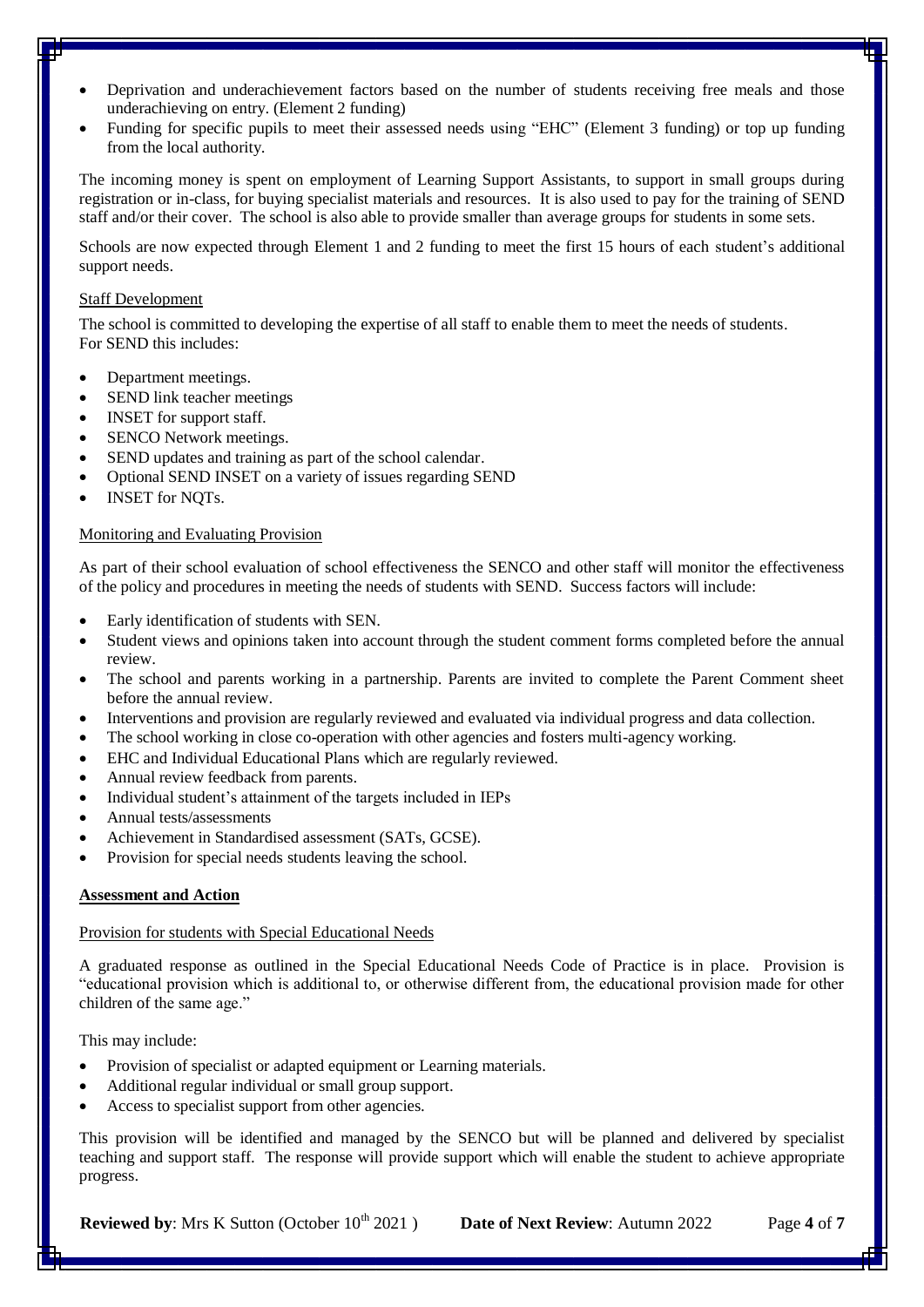### Differentiated school support

Prior to identification as having SEND a pupil will have had access to a differentiated programme which might include:

- Targeted support and monitoring by a subject teacher within the classroom environment.
- Additional home-school Learning opportunities.
- Referral to our schools in house Intervention Team set up as art of the COVID response to 'catch up' on gaps from school closures

If a child is still not making progress despite this support the school will consider further intervention over a short period of time.

Such intervention may include:

- Provision of different Learning materials or specialist equipment.
- Individual support on a regular basis (usually during registration sessions).

If, despite this support, a child continues not to make adequate progress, more intervention support may be required.

Progress can be defined in a number of ways and might be progress which:

- Closes the attainment gap between the student and the pupils' peers
- Prevents the attainment gap growing wider
- Is similar to that of peers starting from the same attachment baseline, but less than that of the majority of peers
- Matches or betters the student's previous rate of progress
- Ensures access to the full curriculum
- Demonstrates an improvement in social/personal skills
- Demonstrates improvements in student behaviour
- Is likely to lead to appropriate accreditation
- Is likely to lead to participation in further education, training and/or employment.

At this stage, pupils will be identified as having an SEN. The first stage of this is SEN Support.

#### SEN Support

When students fail to make progress despite some additional provision then the school may seek the advice and involvement of external support services. They will be requested to:

- Provide specialist assessments.
- Give advice on teaching strategies or materials.
- Provide short term support or training for staff.

The school has a TESS Link Teacher who visits the school regularly. The Link Teacher usually completes the initial assessment and will either offer specific advice on how to support the student or will advise further referral to Wigan and St Helens Educational Psychologist as appropriate. Other support agencies which may be consulted are St Helens Literacy Support Service, The Sensory Support Service, Speech and Language Services, Occupational Therapy, The Learning Support Team, The Behaviour Support Team element of TESS...

Parents and the student will also be involved and in consultation a new IEP will be written with new strategies put in place. Should the assessments identify that the student requires additional provision on a regular basis for an extended period then the school may apply for additional resources with the permission of the parents. The application will be evaluated against criteria established by the LA.

#### Formal Assessment

If after SEN Support interventions a student is still not making progress and has demonstrated significant cause for concern, the school may decide to request a formal assessment. The request to the Authority, for either an EHCP or top up funding will be assessed and may be passed to a Panel which will judge whether the LAs criteria for issuing an EHC plan is met. If the application does not meet the criteria the LA may make recommendations to the school as to how the student's needs can be met. If an EHC Plan is issued, the student's needs will be identified and funding provided to enable the school to meet the cost of supporting the student. The LA will outline the breadth

**Reviewed by**: Mrs K Sutton (October 10<sup>th</sup> 2021) **Date of Next Review**: Autumn 2022 Page 5 of 7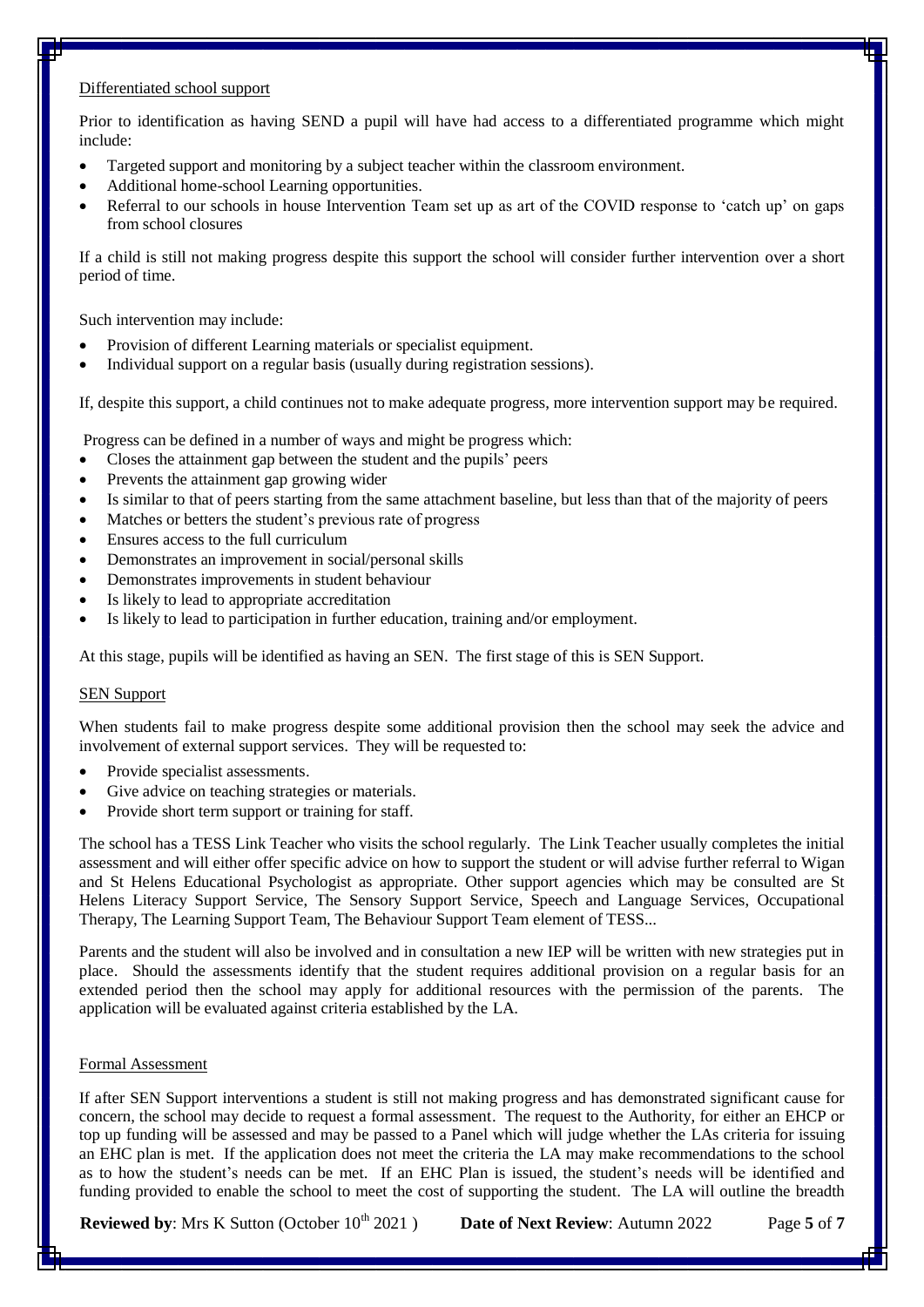and scope of such provision. The EHC Plan or Top up funding will be reviewed formally each year and recommendations made as to whether it should continue or cease to be maintained. In light of the funding reforms it is likely that these will only be awarded where more than 15 hours of support is required.

#### Planning and Reviewing

The strategies which will be employed for students identified as having SEND will be recorded on an IEP reflecting provision that is additional to or different from normal differentiated provision. Contents of the IEP will include:

- A description of the student's strengths and difficulties with test results.
- Targets to be reached in a specified time.
- Teaching strategies to be used.
- Additional provision to be put in place.
- When the plan is to be reviewed.

The IEP will be communicated to staff who support the child's Learning via the subject Link Teacher. A copy of the IEP will also be kept in Departmental files. Parents, students and other professionals involved will also receive a copy. IEPs will be kept under review twice a year at Parents' Evening and in the Summer term. Students who are statemented will have their formal annual review which is a legal requirement. The student, parents SEND and other appropriate staff will be involved in identifying and setting new targets.

#### Pupil Participation

The school acknowledges the student's role as a partner in his/her own education. This participation will be developed in the decision making process by:

- Listening to and valuing their views.
- Involving students in Review meetings to discuss progress and future provision.
- Involving students in target setting.
- Recording a student' views as part of any review procedure.

#### Partnership with other bodies

The school aims to work with other agencies in order to provide an integrated support based on the needs of the student. Co-operation between the school, the LA. the health services and social services is vital if we are to secure the most effective assessment, intervention and deployment of resources for students with SEND.

The school works closely with:

- TESS (Targeted Education Support Services).
- Wigan and St Helens Educational Psychology Service.
- Wigan and St Helens Sensory Support Services.
- Speech and Language Therapy.
- Occupational Therapy.
- School Health Service.
- Social Services Educational Welfare.
- Startwell.
- CAMHS Wigan and St Helens.
- Primary Schools.
- Other schools and education providers.

# **The Role of Parents, Students and Others**

#### Partnership with Parents

The school actively seeks to work with parents and values the contribution they make. We aim to support parental partnership by:

- Ensuring positive attitudes towards parents by listening and reacting to their concerns.
- Ensuring effective communication.
- Acknowledgement of the parents' role as a partner in the education of their child.

**Reviewed by**: Mrs K Sutton (October 10<sup>th</sup> 2021) **Date of Next Review**: Autumn 2022 Page 6 of 7